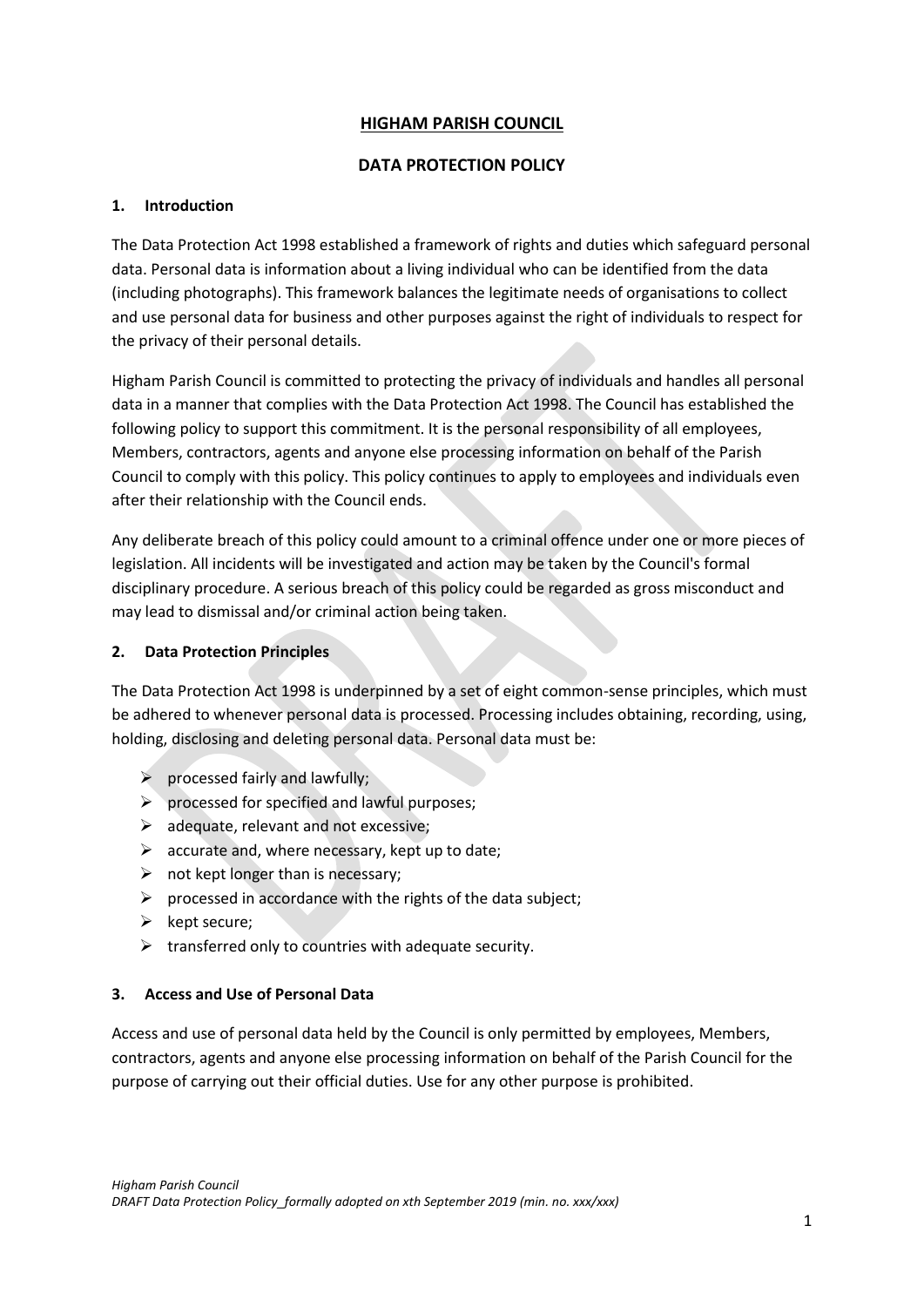Deliberate unauthorised access to, copying, disclosure, destruction or alteration of or interference with any computer equipment or data is strictly forbidden and may constitute a criminal offence and/or disciplinary offence.

It is an offence under Section 55(1) of the Data Protection Act for any person to knowingly or recklessly obtain, procure or disclose personal data without the permission of the data controller (Birch Parish Council) subject to certain exceptions.

It is also an offence for someone to sell or offer to sell personal data which has been obtained in contravention of Section 55(1).

#### 4. **Collecting Personal Data**

When personal data is collected, for example on a questionnaire, survey or form, the data subject (that is to say the person who the information is about) must be told, unless this is obvious to them, which organization(s) they are giving their information to; what their information will be used for; who it may be shared with and anything else that might be relevant e.g. the consequences of that use. This is known as a Privacy Notice.

Personal data collected must be adequate, relevant and not excessive for the purpose of the collection. A person's name and other identifying information should not be collected where depersonalized (anonymous) information would suffice.

If the information is collected for one purpose, it cannot subsequently be used for a different and unconnected purpose without the data subject's consent (unless there is another lawful basis for using the information - see section 5 below). It must be made clear to the data subject at the time the information is collected what other purposes their information may be used for.

#### 5. **Lawful Basis for Processing**

When Higham Parish Council processes personal data, it must have a lawful basis for doing so. The Data Protection Act 1998 provides a list of "conditions" when personal or sensitive personal data may be processed (Schedule 2 and 3 of the Act).

The Data Protection Act 1998 defines "sensitive" personal data as information relating to a person's racial or ethnic origin; political opinion; religious or other beliefs; trade union membership; physical or mental health condition; sexual life; criminal offences (alleged or committed).

Whenever the Parish Council processes persona data it must be able to satisfy at least one of the conditions in Schedule 2 of the Act and when it processes sensitive personal data it must be able to satisfy at least one of the conditions in Schedule 3 of the Act.

The Parish Council can also process personal data if it has the data subject's consent (this needs to be explicit when it processes sensitive personal data). In order for consent to be valid it must be "fully informed" which means the person giving consent must understand what they are consenting to and what the consequences are if they give or refuse consent. Consent must not be obtained through coercion or under duress.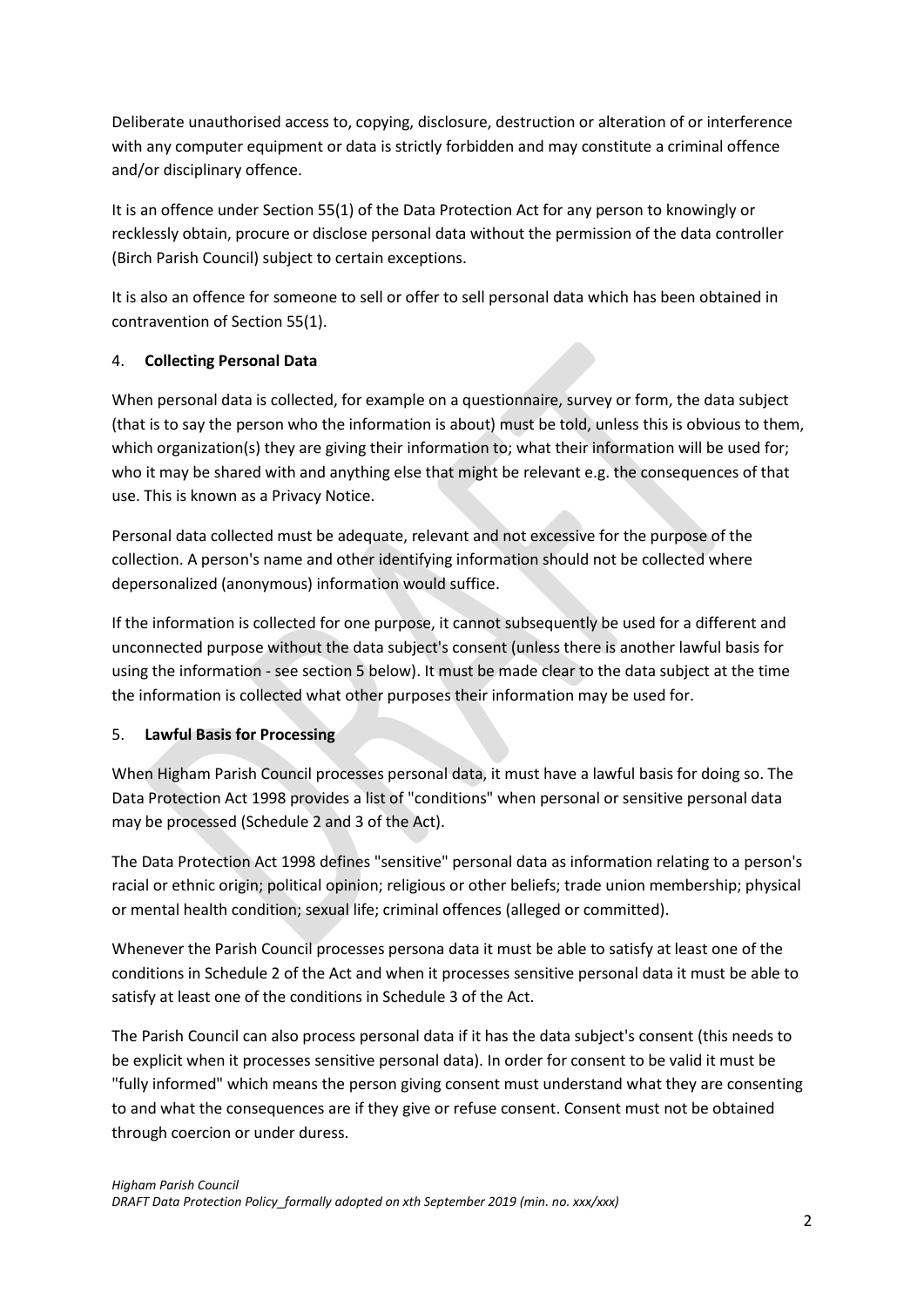### **6. Disclosing Personal Data**

Personal data must not be disclosed to anyone internally or externally unless the person disclosing the information is fully satisfied that the enquirer or recipient is authorized in all respects and is legally entitled to the information.

If personal data is disclosed to another organization or person outside of the Parish Council, the disclosing person must identify their lawful basis for the disclosure and record their decision. This should include a description of the information disclosed; the name of the person and organisation to which the information was disclosed; the date; the reason for the disclosure; the lawful basis.

In response to any lawful request, only the minimum amount of personal information should be disclosed. The person disclosing the information should ensure that the information is adequate for the purpose of the disclosure, relevant and not excessive.

## 7. **Accuracy and Relevance**

It is the responsibility of those who receive personal information to ensure so far as possible that it is accurate and up to date. Personal information should be checked at regular intervals to ensure that it is still accurate. If the information is found to be inaccurate, steps must be taken to rectify it. Individuals who input or update information must also ensure that it is adequate, relevant, unambiguous and professionally worded. Data subjects have a right to access personal data held about them and have inaccuracies corrected. More information about a data subject's rights can be found in Section 9 below.

#### **8. Retention and disposal of Data**

The Data Protection Act 1998 required that the Parish Council does not keep personal data for any longer than is necessary. Personal data should be checked at regular intervals and deleted or destroyed when it is no longer needed, provided there is no legal or other reason for holding it.

The Parish Council's Record Management Policy must be checked before records are disposed of to see whether there is a prescribed retention period for that type of record.

# 9. **Individual Rights**

Individuals have several rights under the Data Protection Act 1998. These include the right to access personal data held about them (Subject Access); the right to prevent their information being used in a way which is likely to cause damage or distress; the right to compensation for any damages as a result of their information not being handled in accordance with the Data Protection Act 1998; and the right to have inaccurate or misleading information held about them corrected or destroyed. A person wishing to exercise any of these rights must be given the Parish Clerk's contact details.

It is particularly important that if a person had made a Subject Access request, this is forwarded to the Parish Clerk as soon as possible. The Parish Council has 40 calendar days in which to respond to a Subject Access request, provided the applicant has put their request in writing and suitable identification has been supplied.